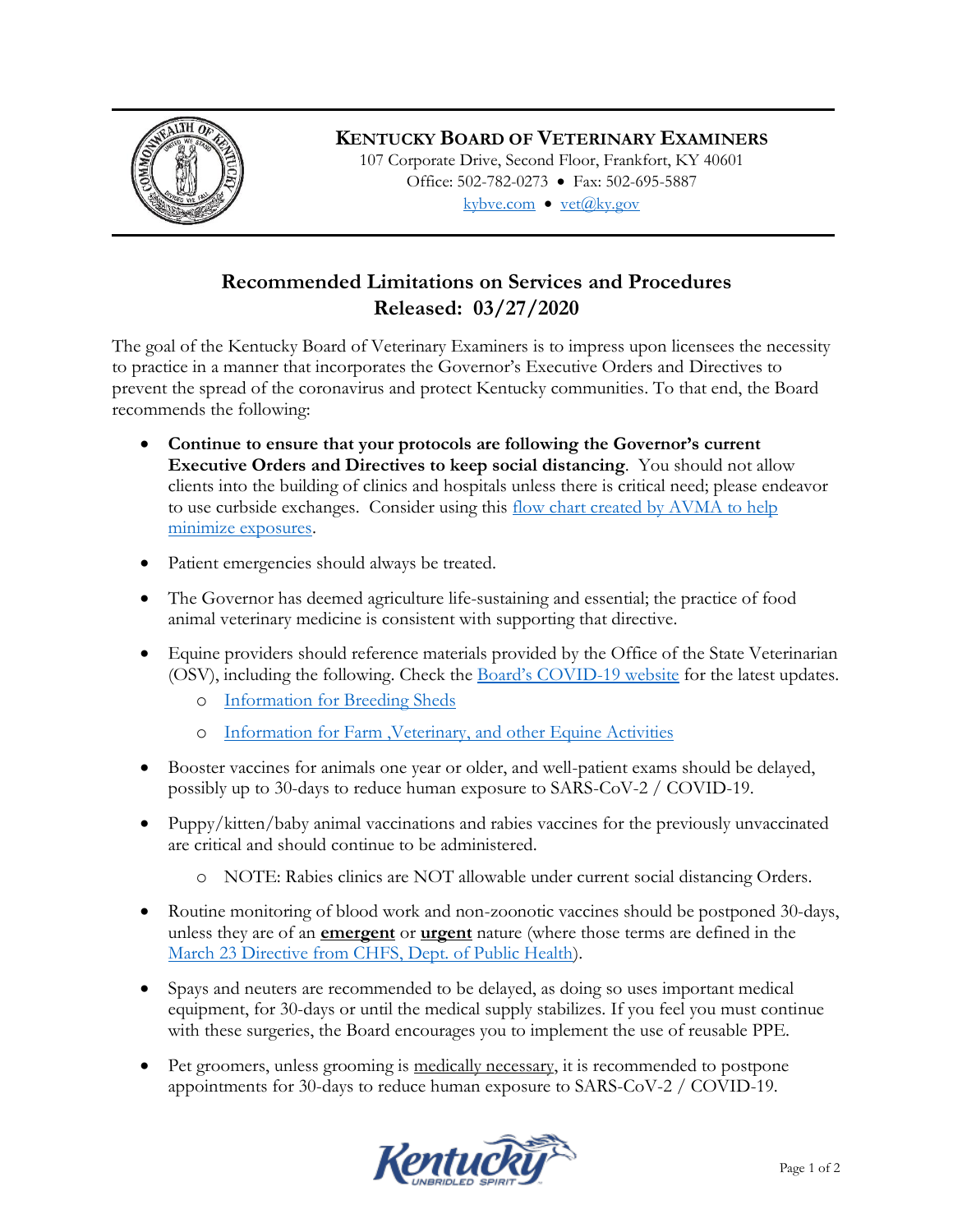- Boarding or doggie daycares, should follow the Governor's Orders on social distancing. Please consider how to handle fomite contamination.
- You can reference more information on COVID-19 response recommendations for the veterinary community at AVMA's response page online: [www.avma.org/resources](http://www.avma.org/resources-tools/animal-health-and-welfare/covid-19)[tools/animal-health-and-welfare/covid-19](http://www.avma.org/resources-tools/animal-health-and-welfare/covid-19). See the topics "Keeping Veterinary Teams Healthy" and "Caring for veterinary patients and interactions with clients".
- The Board encourages the use of telehealth where possible, within the bounds of a current, valid VCPR. The Board considers a VCPR to be current if the patient has been seen within the last 12 months.
- For current information and recommendations, please continue to check the Board's website at [www.kybve.com/Kentucky-Veterinary-Covid-19-updates.html.](http://www.kybve.com/Kentucky-Veterinary-Covid-19-updates.html)